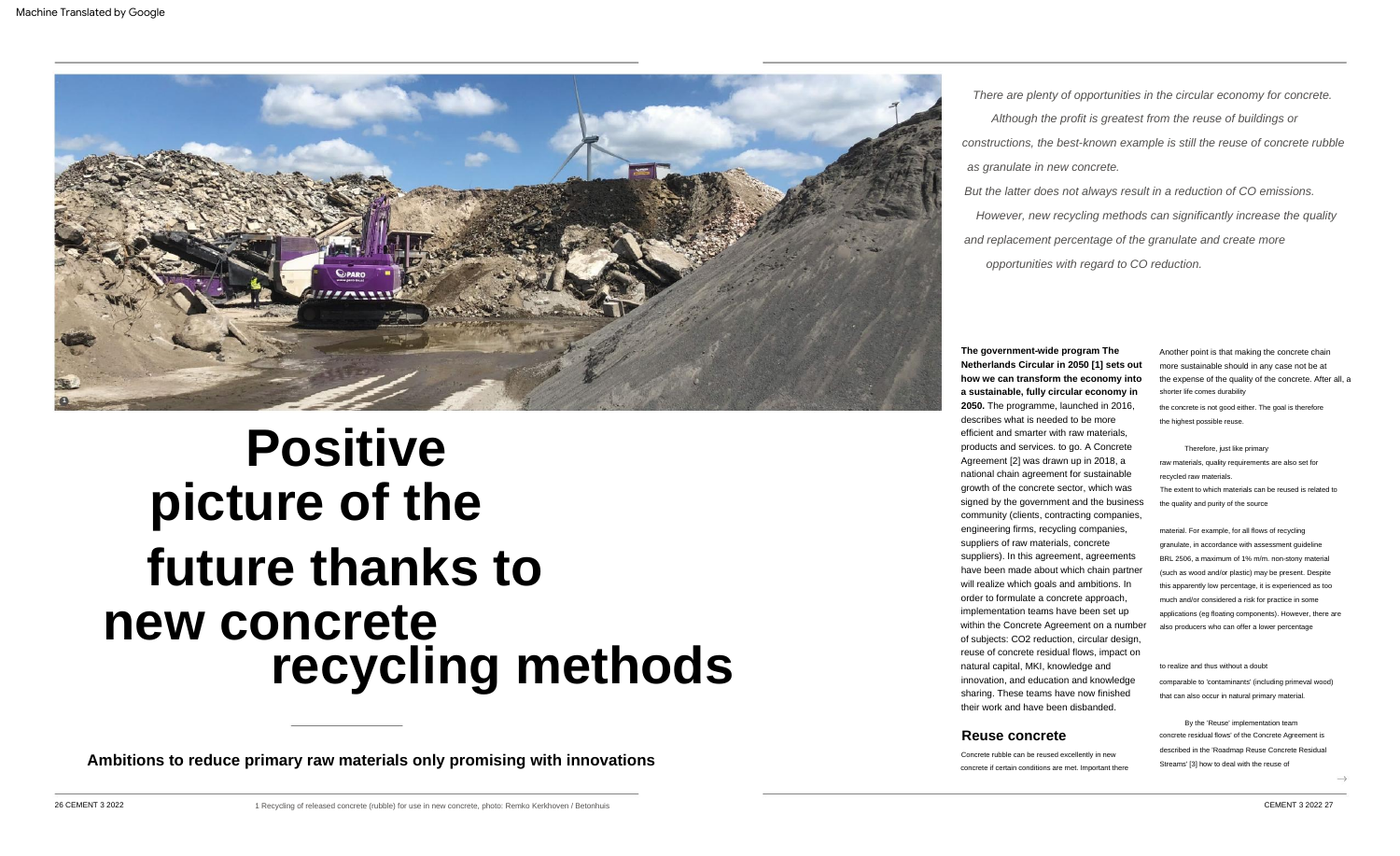On the one hand, these methods have the potential to separate materials in such a way that (complete) high-quality reuse (larger replacement percentages) in concrete (mixtures) is possible, while preserving quality.

fillers/additives) in advance in the construction, in order to arrive at an efficient value determination of the recycled material (see Cement 2021/8 'Selective demolition of concrete structures' [5]). research questions that have not been asked before become relevant in the context of determining the quality (binder used/

cement stone that adheres to the grains. leave. For example, the determining factor is how much

to make a binding agent. But also others

For example, wind shifting techniques can be used to separate hydrated cement from unhydrated cement. Precisely the reuse of cement/binder can lead to a large reduction of COÿ, because this can limit the use of primary cement. Implementation routes to apply the (old) recovered binding agent (as high-quality) as

possible are:

This cement stone ensures that the granulate is more porous than primary aggregate. In addition, it leads to a lower density. New concrete recycling methods (separation techniques) are currently available, which focus on the cleanest possible recovery of the original basic raw materials for concrete: sand, gravel and binding agent, with the aim of being able to use these materials, whether or not upcycled, as high-quality as possible. in the construction industry (more on these methods below).

2020/3 'Recovery of cement from concrete' [4]). For example, an ongoing PhD research is underway at the Faculty of Civil Engineering (department 3MD, M&E section, Sustainability research group), which focuses in particular on this very fine recovered fraction with the aim of restoring a suitable

concrete. This article takes a closer look at the theme of reuse, and in particular the (high-quality) reuse of released concrete (rubble) for use in new

The reuse of concrete is subject to certain limits. This is partly because application can influence mechanical and physical properties as well as the intended lifespan. The limits depend on the quality of the grain

2 Comparison of supply and demand of coarse aggregate [3]

On the other hand, new routes have also become available to investigate how 'old' binding agent can be given a second life, as a (new) binding agent (whether or not partially reprocessed) in new concrete mixtures (see also Betoniek Vakblad ).

raw materials. For example, it is stated that in 2030 suppliers will supply a quality of concrete granulate that makes 100% reuse in new concrete possible, based on the growth path as stated in table 2 (see also box 'Concrete reservoirs in the Concrete Agreement'). In the same 'Roadmap Reuse Concrete Residual Streams' it is also explicitly stated that more attention must be given to the use of the fine fraction of concrete granulate, otherwise the reuse objectives cannot be achieved.

in 2030, the quality level will be that it can be used in new concrete, with transparency about the origin and composition of the residual flows, and connection to

2030. • 100% take-back by the concrete chain of all the released concrete residual flows per

#### **CONCRETE STREAM IN IT CONCRETE AGREEMENT**

recognized quality marks and trans it will be applied in 2030 in such a way that it can be used permanently in new concrete, in other words that no pollution or the like occurs through application, which • 100% of all concrete residual straw transparent measurement methods.

hinders future reuse.

• 100% of all concrete residual straw

The following ambitions have been formulated in the Concrete Agreement regarding the reuse of concrete residual flows:

#### stands.

# Thanks to the new recycling techniques, new routes have become available to investigate how 'old' binder can be given a second life as a (new) binder

**Department 3MD,**

#### **Table** 1 Available amount of concrete rubble 2018-2030 [3]

**Civil Engineering &**

Professor /

autho

**group**

**Environment Section,**

| percentage of recycled supply | 2020 | 2025 | 2030      |
|-------------------------------|------|------|-----------|
| gravel                        | 50%  | 75%  | $100\%$ ) |
| sand                          | 10%  | 50%  | 100%      |
| binder/filler                 | 1%   | 25%  | 100%      |

<sup>1</sup>) 100% corresponds to the replacement of approximately 15 – 20% primary raw materials

3 Traditional crushing of concrete produces two partial flows; to be called coarse concrete granulate (a) and (b)

|                                         | 2018 | 2020 | 2025 | 2030 |
|-----------------------------------------|------|------|------|------|
| rubble released in NL (total) [Mton] 19 |      | 20   | 22   | 25   |
| concrete rubble [Mton]                  | 11.4 | 12   | 13.2 | 15   |

the fine concrete granulate fraction

**DR.IR. MARC OTTELÉ**

**geosciences,**

**TU Delft, Faculty of**

**Sustainability Research**

Researcher

**materials &**

**Table** 2 Ambition percentage of the available fraction of the supply of concrete residual flows in which year is used in new concrete [2]



1 As an inert filler (type l addition) directly in the new concrete;

2 As a reactive filler (type II addition) directly in the concrete, where it can be used as a replacement for primary cement;

3 As a raw material for clinker production, requiring less primary limestone, resulting in lower initial CO2

reduction;

4 As a raw material for composite cements (eg as a replacement for fly ash/trass etc.);

5 In combination with (alkaline) activator as a type of geopolymer.

### **New regulations**

The innovative separation technologies have opened up a promising route to form a part in the (high-quality) closing of cycles in the concrete sector.

However, the lack of regulations for the (general) application of these modern separating materials is currently (still) an obstacle. The theme is on the agenda in various forums, such as in the implementation teams 'Knowledge and innovation' and 'Reuse concrete residual flows'.

In November 2021 there will be a new CROW CUR Recommendation published for the use of fine and coarse fraction recycling granulates obtained from (mainly) modern separation technologies (CROW-CUR Recommendation 127 Concrete with concrete granulate as fine and/or coarse aggregate [6], see article 'Higher percentages of reuse thanks to innovative recycling methods' elsewhere in this issue). The replacement percentage allowed therein is directly linked to the water absorption and thus to the quality of the fine and coarse concrete granulate. This is a new approach compared to the rules in CUR Recommendations 106 [7] and 112 [8] (Table 3).

At the moment there is still no concrete future development path for the reuse of the recovered binder (for example at the level of a recommendation), although there are European developments

(CEN-TC51) where work is being done on the possibility of adding 20% cement stone recyclate as a raw material (main constituent)

#### **Modern recycling methods**



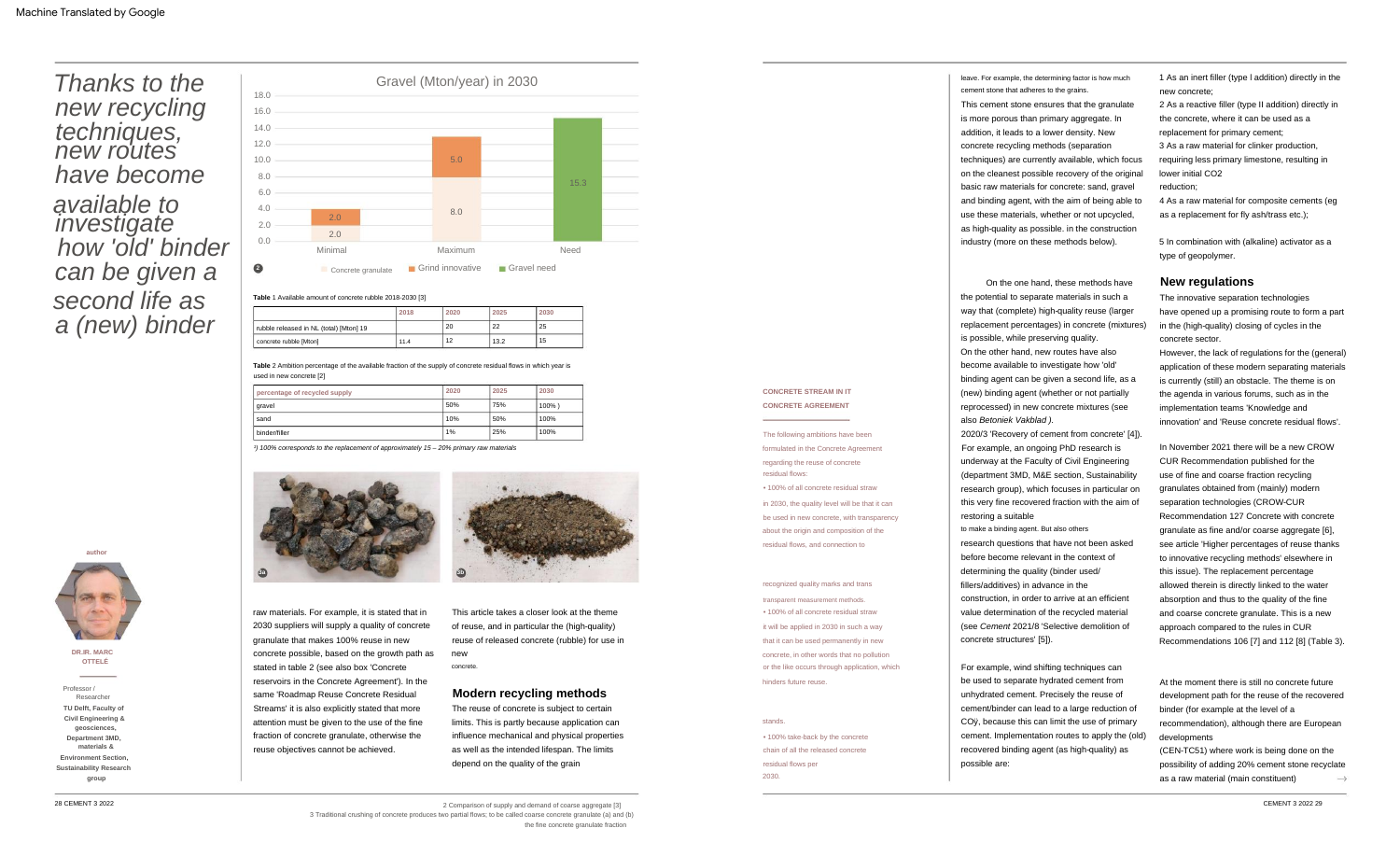**Smart Liberator The** in the Netherlands meanwhile most developed technology is the Smart Libera

tor, at the Dutch company Smart Circular Products/Urban Mine (Betoniek Vakblad 2020/1 'An overview of innovative recycling methods' [9]). With this separation technique, from which five product flows arise, the adhered cement stone can be removed from the original sand and gravel by shear forces. The powdered cement stone is released as a separate production flow and can, for example, be used directly in concrete as a filler.

All this leads to a gap between the supply of secondary additives and the need (fig. 2), but also that a non-reusable part remains in the case of traditional recycling, making the ultimate intended circularity unattainable. is.

It is expected that by 2030 the total consumption of concrete per year will increase to approximately 15 million m<sup>3</sup> of concrete. This requires approximately 27.8 million tons of aggregates (75 vol%), of which 12.5 million tons of sand (45%) and 15.3 million tons of gravel (55%). In addition, the production of concrete requires an estimated 4.8 million tons of cement [3].

At present, the reuse of processed (clean) concrete rubble as aggregate for concrete, even in the progressive Netherlands, is still limited. This is despite the fact that it has been the subject of study since the 1980s. Recycled concrete is largely (fine and coarse fraction together), mixed with <50% foreign material (stony such as sand-lime bricks, masonry and ceramics), used as foundation material for roads.

If concrete rubble is reused in concrete, this mainly concerns the coarse fraction (consisting of at least 90% concrete), for partial replacement of primary aggregate (particularly gravel). The fine fraction (also called crusher sand) cannot be used fully in concrete because the grain structure and composition often do not meet the requirements set in the aggregate standards. In concrete terms, the latter means that when the crushed fine and coarse fraction are separated, a surplus of fine recycled granulate (crusher sand) remains for which no useful application (not even for foundation material) can be found.

> **Circular** Minerals Circular Minerals (CM) is an ive of six Dutch demolition and recycling vanies. In the so-called CM crusher, the concrete late is processed into sand, gravel and cement powder.  $\rightarrow$

In the most favorable case, we can assume that in 2030 approximately 15 million tons of concrete rubble will be available for use in new concrete (table 1). The mass distribution over the obtained coarse (4-32 mm) and the fine (0-4 mm) fraction of granulate is approximately equal (50/50).

#### **APPLICATION CONCRETE AND GRANULES**



It is precisely the reuse of cement that can lead to a

large reduction of CO*2*, because this can limit the use of primary

cement

#### **Recycling Methods**

& Aggregates) arose from a spin-off between a joint venture between GBN Groep (part of Strukton) and TU Delft. Using the ADR system (Advanced Dry Recovery), the collected concrete rubble is dry separated and processed directly from the crusher. On the basis of specific weight and dimensions, the concrete rubble is carefully and automatically separated during the process into at least three product flows with the following name: **C2CA The** C2CA method (Concrete to Cement

- C2CA
- Circular Mineral
- mangeler

explained in more detail. to make. These four techniques are described below

Smart Liberator

As indicated earlier, innovative mechanical recycling methods are currently being developed and/or are making the step towards further implementation in the market. The four main techniques are:

add to cement production. Of course, this development must be placed in perspective with other sustainability options (action perspectives) as stated in the Concrete Agreement, but it clearly shows that the field is currently under development, with a variety of sustainability options with associated new, as well as scientific as practical issues.

| The high-quality partial flows are                                    |                    |
|-----------------------------------------------------------------------|--------------------|
| available under the product names:                                    | $\Rightarrow$ Circ |
| $\rightarrow$ Freegravel – Gravel fraction (> 4 mm)                   | $\Rightarrow$ Circ |
| $\rightarrow$ Freesand – Sand fraction (0.25 mm/4 mm)                 | $\rightarrow$ Circ |
| $\rightarrow$ Freefiller C – Fine fraction (0.08/0.25 mm),            | as cer             |
| suitable as a filler                                                  |                    |
| $\rightarrow$ Freement – Superfine reactive fraction (0.04/0.08       | Circu              |
| mm), suitable as cement/bond                                          | initiati           |
| resourse                                                              | comp               |
| $\rightarrow$ Freefiller F – Ultrafine fraction (0/0.04 mm), suitable | granu              |
| as binder/activator                                                   | stone              |
|                                                                       |                    |



The first three methods already have installations that can produce on a practical scale. The Mangeler technique is in an upscaling phase, but it is expected that it will soon make the step to practical scale

4 Smart Liberator, Photo: New Horizon

CROW-CUR Recommendation 127:2021 [6] for modern recycled aggregates, expressed per m³ of concrete (only aggregate fine (sand) and coarse (gravel)) **Table** 3 Maximum reuse percentage; considered relatively when applying existing CUR Recommendations [7,8] and the recently published

|                                                                                                                                       | reduction of primary materials                                                          |                                         | ambition 2030<br>(50% circular) | ambition 2050<br>(100% circular) |  |
|---------------------------------------------------------------------------------------------------------------------------------------|-----------------------------------------------------------------------------------------|-----------------------------------------|---------------------------------|----------------------------------|--|
| CUR 106 options fine recycled granulate                                                                                               | max. 50% fine                                                                           | max. $50\%$ fine $+$<br>max. 20% coarse | not achievable                  |                                  |  |
| reuse rate (per m <sup>3</sup> )                                                                                                      | approx. 17%                                                                             | approx. 26%                             |                                 | not achievable                   |  |
| CUR 112 options coarse concrete granulate                                                                                             | ÿ30% coarse                                                                             | max.100% coarse                         | not achievable                  |                                  |  |
| reuse percentage (per m <sup>3</sup> )                                                                                                | approx. 13%                                                                             | approx. 43%                             |                                 |                                  |  |
| CROW-CUR 127 Concrete with concrete granulate as fine<br>and/or coarse aggregate                                                      | max. 60% fine +<br>max. 100% coarse                                                     |                                         | feasible                        |                                  |  |
| reuse rate (per m <sup>3</sup> )                                                                                                      | approx. 64%                                                                             |                                         |                                 |                                  |  |
| future necessary developments                                                                                                         |                                                                                         |                                         |                                 |                                  |  |
| development potential reuse and/or activation (reactive)<br>filler                                                                    | contribution to existing possible reuse percentage (per m <sup>3</sup> )<br>approx. 15% |                                         | feasible                        | promising                        |  |
| reuse rate (per m <sup>3</sup> )                                                                                                      | approx. 79% to 100%                                                                     |                                         |                                 |                                  |  |
| further development of fine recycled granulate obtained<br>from modern separation technologies (replacement from max.<br>60% to 100%) | contribution to existing possible reuse percentage (per m <sup>3</sup> )<br>approx. 15% |                                         | feasible                        | promising                        |  |
| reuse rate (per m <sup>3</sup> )                                                                                                      | approx. 79% to 100%                                                                     |                                         |                                 |                                  |  |





Freemen

cument – Ultrafine fraction (< 0.2 mm), suitable ment/binder cu sand – Fine fraction  $(< 4$  mm) cugrind – Coarse fraction (> 4 mm)

5 Result of the crushing/grinding and separation process Smart Liberator, photo: Urban Mine BV, 2021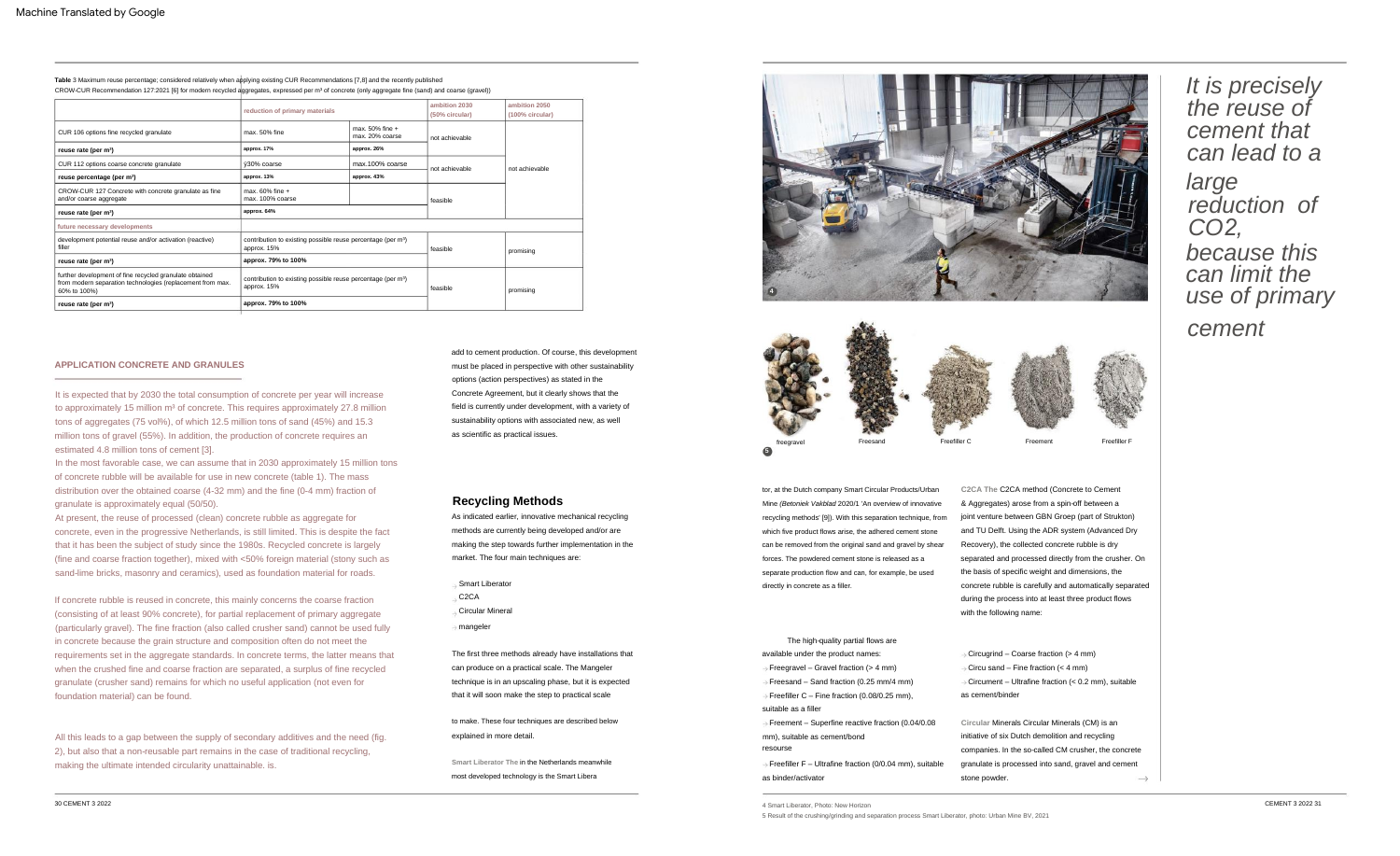"R" Recycling Group. In addition to gravel and sand, this method also makes it possible to extract a binding agent from broken concrete rubble. The process uses, among other things, a CEM shifter (cyclone principle) developed for this purpose, which makes it possible to extract the very valuable

The quality and requirements of recycling granules for use in concrete are adequately guaranteed in the assessment guideline BRL 2506-1 Recycling granulates. In this BRL, however, an inspection regime is applied per batch of at least 500 tons of concrete rubble, without taking into account the unambiguous determination of the basic raw materials or reuse value of the rubble.

one arises. This last step in this method ensures that at least three partial straws are

In order to assess the applicability of the recycled aggregate and binding agent in a new concrete construction or concrete product, it is necessary to record material properties and influences unambiguously and verifiably before application, as we are used to when using primary raw materials. This idea is in line with the objectives of the Concrete Agreement, which state that 'recycled materials or products are

to separate fine particles from the sand and gravel.

must meet the same quality requirements as primary materials and products'. In fact can this be translated to that any concrete construction that is demolished and reused forms a new extraction site (Urban Mine), for which the properties of the materials to be extracted must be determined, in accordance with primary materials (see Betoniek Vakblad 2020/2, 'Responsible circular concrete' [10]). A harvest protocol, or a method for determining properties and quality, could be of great importance in this regard, in particular to determine the available quality in advance (see Cement 2021/8 'Selective demolition of concrete structures' [5]).

**Mangeler A** fourth method, which is expected to become operational on a practical scale in the short term, is the Mangeler method. This was developed by the Twee

The sand and gravel have an 80% clean surface. It is estimated that this will allow higher replacement percentages than on the basis of traditional materials, but lower than the two methods mentioned above. The cement stone powder can also be used here as a filler.

> In Betoniek Vakblad 2020/3 'Recycling granulate: a reliable raw material' [11] it is stated, among other things, that the quality

The advantage of this is that it is practical and meets the need that matched the philosophy as developed in the past for the recycling of construction and demolition waste. A major drawback, however, is that this batch of concrete rubble can consist of different (partial) flows, so with different qualities, contaminations and/or built up from different raw materials (think

 $\rightarrow$ 

Only striving for circularity without taking **sustainability** into account in a broader sense can contradict the aim of reducing the ultimate environmental impact

# **Enabling responsible circular concrete**